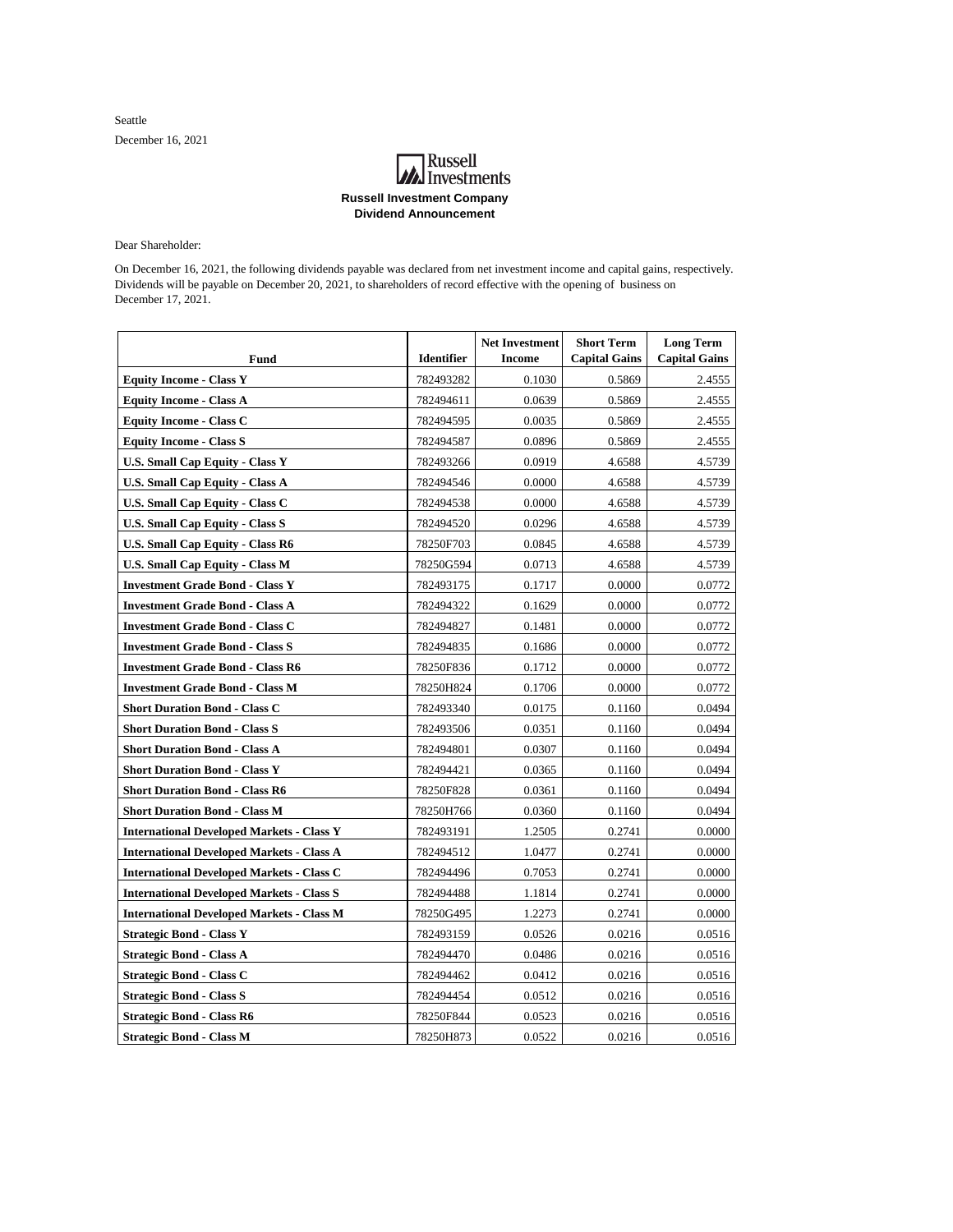| Fund                                              | <b>Identifier</b> | <b>Net Investment</b><br><b>Income</b> | <b>Short Term</b><br><b>Capital Gains</b> | <b>Long Term</b><br><b>Capital Gains</b> |
|---------------------------------------------------|-------------------|----------------------------------------|-------------------------------------------|------------------------------------------|
| <b>Global Equity - Class A</b>                    | 782478143         | 0.0870                                 | 0.2843                                    | 0.2630                                   |
| <b>Global Equity - Class C</b>                    | 782478135         | 0.0163                                 | 0.2843                                    | 0.2630                                   |
| <b>Global Equity - Class S</b>                    | 782478119         | 0.1094                                 | 0.2843                                    | 0.2630                                   |
| <b>Global Equity - Class Y</b>                    | 782494447         | 0.1293                                 | 0.2843                                    | 0.2630                                   |
| <b>Global Equity - Class M</b>                    | 78250G446         | 0.1192                                 | 0.2843                                    | 0.2630                                   |
| <b>Sustainable Equity - Class Y</b>               | 782493225         | 0.0882                                 | 2.8791                                    | 8.6775                                   |
| <b>Sustainable Equity - Class A</b>               | 782494579         | 0.0193                                 | 2.8791                                    | 8.6775                                   |
| <b>Sustainable Equity - Class C</b>               | 782494561         | 0.0000                                 | 2.8791                                    | 8.6775                                   |
| <b>Sustainable Equity - Class S</b>               | 782494553         | 0.0639                                 | 2.8791                                    | 8.6775                                   |
| <b>Emerging Markets - Class C</b>                 | 782493431         | 0.4551                                 | 0.0000                                    | 1.9754                                   |
| <b>Emerging Markets - Class S</b>                 | 782493746         | 0.6716                                 | 0.0000                                    | 1.9754                                   |
| <b>Emerging Markets - Class A</b>                 | 782494603         | 0.6142                                 | 0.0000                                    | 1.9754                                   |
| <b>Emerging Markets - Class Y</b>                 | 782494439         | 0.7125                                 | 0.0000                                    | 1.9754                                   |
| <b>Emerging Markets - Class R6</b>                | 78250F869         | 0.6948                                 | 0.0000                                    | 1.9754                                   |
| <b>Emerging Markets - Class M</b>                 | 78250G388         | 0.6958                                 | 0.0000                                    | 1.9754                                   |
| Tax-Managed U.S. Large Cap - Class C              | 782478309         | 0.0000                                 | 0.0000                                    | 0.0000                                   |
| Tax-Managed U.S. Large Cap - Class S              | 782493720         | 0.0988                                 | 0.0000                                    | 0.0000                                   |
| Tax-Managed U.S. Large Cap - Class A              | 782494348         | 0.0000                                 | 0.0000                                    | 0.0000                                   |
| Tax-Managed U.S. Large Cap - Class M              | 78250G339         | 0.1658                                 | 0.0000                                    | 0.0000                                   |
| <b>Global Real Estate Securities - Class C</b>    | 782493423         | 0.8274                                 | 0.0000                                    | 1.0146                                   |
| <b>Global Real Estate Securities - Class S</b>    | 782493761         | 0.9172                                 | 0.0000                                    | 1.0146                                   |
| <b>Global Real Estate Securities - Class A</b>    | 782494405         | 0.8937                                 | 0.0000                                    | 1.0146                                   |
| <b>Global Real Estate Securities - Class Y</b>    | 782478713         | 0.9365                                 | 0.0000                                    | 1.0146                                   |
| <b>Global Real Estate Securities - Class R6</b>   | 78250F786         | 0.9340                                 | 0.0000                                    | 1.0146                                   |
| <b>Global Real Estate Securities - Class M</b>    | 78250H493         | 0.9271                                 | 0.0000                                    | 1.0146                                   |
| Tax-Exempt Bond - Class C                         | 782493324         | 0.0253                                 | 0.0000                                    | 0.0000                                   |
| Tax-Exempt Bond - Class S                         | 782493837         | 0.0470                                 | 0.0000                                    | 0.0000                                   |
| Tax-Exempt Bond - Class A                         | 782494314         | 0.0407                                 | 0.0000                                    | 0.0000                                   |
| Tax-Exempt Bond - Class M                         | 78250H667         | 0.0491                                 | 0.0000                                    | 0.0000                                   |
| Tax-Managed U.S. Mid & Small Cap - Class C        | 782478507         | 0.0000                                 | 0.0000                                    | 0.0420                                   |
| Tax-Managed U.S. Mid & Small Cap - Class S        | 782478408         | 0.0000                                 | 0.0000                                    | 0.0420                                   |
| Tax-Managed U.S. Mid & Small Cap - Class A        | 782494330         | 0.0000                                 | 0.0000                                    | 0.0420                                   |
| Tax-Managed U.S. Mid & Small Cap - Class M        | 78250G271         | 0.0000                                 | 0.0000                                    | 0.0420                                   |
| <b>Tax-Managed International Equity - Class A</b> | 78249R198         | 0.2513                                 | 0.0000                                    | 0.0000                                   |
| <b>Tax-Managed International Equity - Class C</b> | 78249R180         | 0.1653                                 | 0.0000                                    | 0.0000                                   |
| <b>Tax-Managed International Equity - Class S</b> | 78249R164         | 0.2816                                 | 0.0000                                    | 0.0000                                   |
| <b>Tax-Managed International Equity - Class M</b> | 78250G222         | 0.2939                                 | 0.0000                                    | 0.0000                                   |
| Global Infrastructure - Class A                   | 782494280         | 0.1290                                 | 0.4035                                    | 0.8326                                   |
| Global Infrastructure - Class C                   | 782494272         | 0.1097                                 | 0.4035                                    | 0.8326                                   |
| Global Infrastructure - Class S                   | 782494256         | 0.1356                                 | 0.4035                                    | 0.8326                                   |
| Global Infrastructure - Class Y                   | 782494249         | 0.1404                                 | 0.4035                                    | 0.8326                                   |
| <b>Global Infrastructure - Class M</b>            | 78250H550         | 0.1385                                 | 0.4035                                    | 0.8326                                   |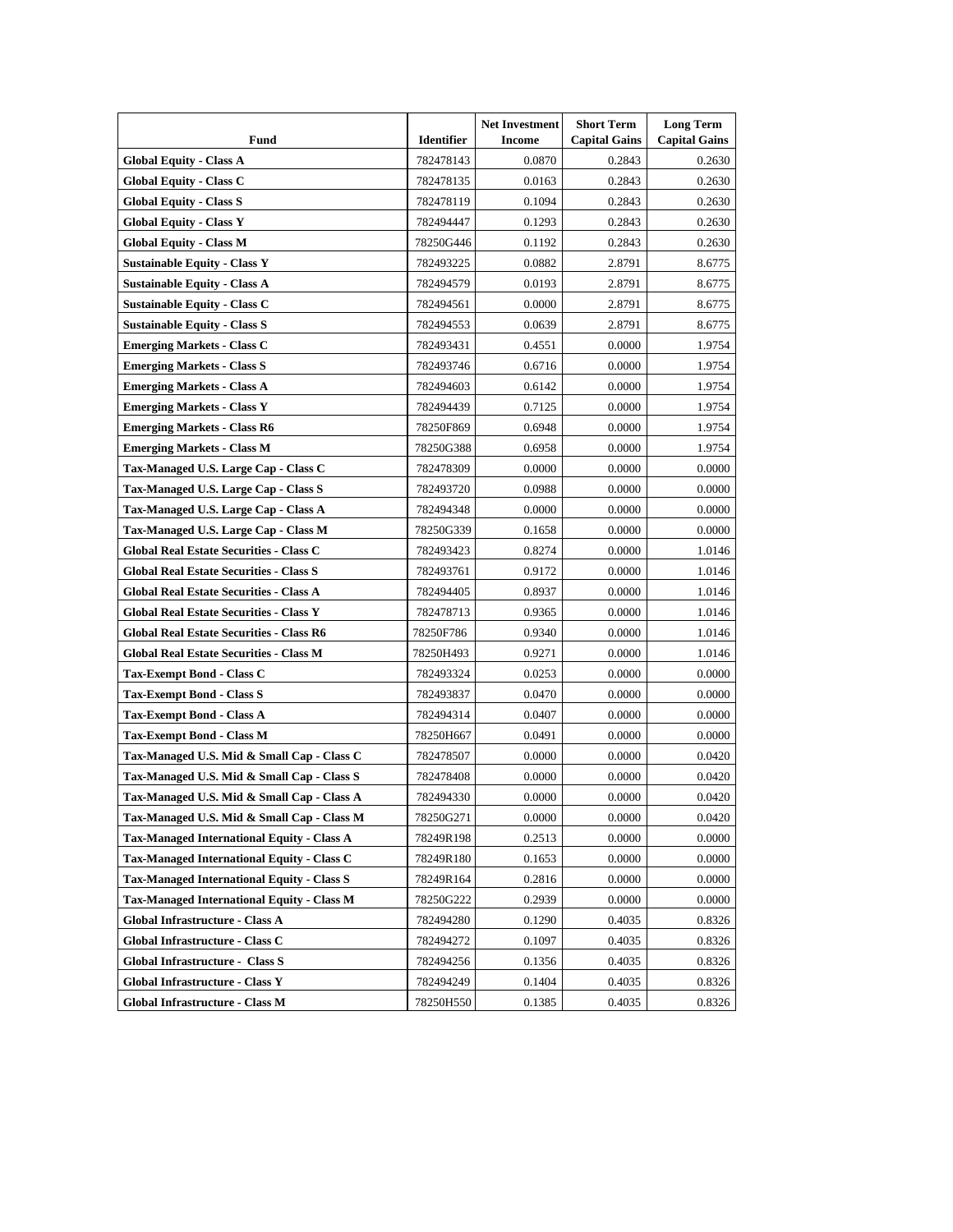| Fund                                               | <b>Identifier</b> | <b>Net Investment</b><br><b>Income</b> | <b>Short Term</b><br><b>Capital Gains</b> | <b>Long Term</b><br><b>Capital Gains</b> |
|----------------------------------------------------|-------------------|----------------------------------------|-------------------------------------------|------------------------------------------|
| <b>Opportunistic Credit - Class A</b>              | 782494231         | 0.1827                                 | 0.0000                                    | 0.0000                                   |
| <b>Opportunistic Credit - Class C</b>              | 782494223         | 0.1764                                 | 0.0000                                    | 0.0000                                   |
| <b>Opportunistic Credit - Class S</b>              | 782494199         | 0.1848                                 | 0.0000                                    | 0.0000                                   |
| <b>Opportunistic Credit - Class Y</b>              | 782494181         | 0.1855                                 | 0.0000                                    | 0.0000                                   |
| <b>Opportunistic Credit - Class M</b>              | 78250G123         | 0.1853                                 | 0.0000                                    | 0.0000                                   |
| <b>U.S. Strategic Equity - Class A</b>             | 78249R859         | 0.0166                                 | 0.1287                                    | 1.1323                                   |
| U.S. Strategic Equity - Class C                    | 78249R842         | 0.0000                                 | 0.1287                                    | 1.1323                                   |
| U.S. Strategic Equity - Class S                    | 78249R826         | 0.0281                                 | 0.1287                                    | 1.1323                                   |
| U.S. Strategic Equity - Class M                    | 78250G768         | 0.0327                                 | 0.1287                                    | 1.1323                                   |
| <b>Multi-Strategy Income - Class A</b>             | 78249R255         | 0.1946                                 | 0.3422                                    | 0.0199                                   |
| <b>Multi-Strategy Income - Class C</b>             | 78249R248         | 0.1730                                 | 0.3422                                    | 0.0199                                   |
| <b>Multi-Strategy Income - Class S</b>             | 78249R222         | 0.2019                                 | 0.3422                                    | 0.0199                                   |
| <b>Multi-Strategy Income - Class Y</b>             | 78249R214         | 0.2076                                 | 0.3422                                    | 0.0199                                   |
| <b>Multi-Strategy Income - Class M</b>             | 78250H444         | 0.2048                                 | 0.3422                                    | 0.0199                                   |
| Tax-Exempt High Yield Bond - Class A               | 78249R156         | 0.0278                                 | 0.0000                                    | 0.0000                                   |
| Tax-Exempt High Yield Bond - Class C               | 78249R149         | 0.0201                                 | 0.0000                                    | 0.0000                                   |
| Tax-Exempt High Yield Bond - Class S               | 78249R123         | 0.0307                                 | 0.0000                                    | 0.0000                                   |
| Tax-Exempt High Yield Bond - Class M               | 78250H725         | 0.0314                                 | 0.0000                                    | 0.0000                                   |
| <b>Multifactor U.S. Equity - Class A</b>           | 78249R388         | 0.0300                                 | 0.1306                                    | 0.8322                                   |
| Multifactor U.S. Equity - Class C                  | 78249R370         | 0.0000                                 | 0.1306                                    | 0.8322                                   |
| Multifactor U.S. Equity - Class S                  | 78249R354         | 0.0414                                 | 0.1306                                    | 0.8322                                   |
| <b>Multifactor U.S. Equity - Class Y</b>           | 78249R347         | 0.0505                                 | 0.1306                                    | 0.8322                                   |
| <b>Multifactor U.S. Equity - Class M</b>           | 78249R271         | 0.0484                                 | 0.1306                                    | 0.8322                                   |
| <b>Multifactor U.S. Equity - Class R6</b>          | 78250F802         | 0.0493                                 | 0.1306                                    | 0.8322                                   |
| <b>Multifactor International Equity - Class S</b>  | 78249R297         | 0.6468                                 | 0.0000                                    | 0.0000                                   |
| <b>Multifactor International Equity - Class Y</b>  | 78249R289         | 0.6673                                 | 0.0000                                    | 0.0000                                   |
| <b>Multifactor International Equity - Class M</b>  | 78249R263         | 0.6630                                 | 0.0000                                    | 0.0000                                   |
| <b>Multifactor International Equity - Class R6</b> | 78250F745         | 0.6649                                 | 0.0000                                    | 0.0000                                   |
| <b>Unconstrained Total Return - Class A</b>        | 78250F737         | 0.2051                                 | 0.0000                                    | 0.0000                                   |
| <b>Unconstrained Total Return - Class C</b>        | 78250F729         | 0.1988                                 | 0.0000                                    | 0.0000                                   |
| <b>Unconstrained Total Return - Class S</b>        | 78250F687         | 0.2072                                 | 0.0000                                    | 0.0000                                   |
| <b>Unconstrained Total Return - Class Y</b>        | 78250F679         | 0.2089                                 | 0.0000                                    | 0.0000                                   |
| <b>Unconstrained Total Return - Class M</b>        | 78250H501         | 0.2081                                 | 0.0000                                    | 0.0000                                   |
| <b>Multi-Asset Growth Strategy - Class A</b>       | 78250F596         | 0.0815                                 | 0.4173                                    | 0.1208                                   |
| Multi-Asset Growth Strategy - Class C              | 78250F588         | 0.0720                                 | 0.4173                                    | 0.1208                                   |
| <b>Multi-Asset Growth Strategy - Class S</b>       | 78250F554         | 0.0888                                 | 0.4173                                    | 0.1208                                   |
| <b>Multi-Asset Growth Strategy - Class M</b>       | 78250H386         | 0.0917                                 | 0.4173                                    | 0.1208                                   |
| <b>Multi-Asset Growth Strategy - Class Y</b>       | 78250F547         | 0.0945                                 | 0.4173                                    | 0.1208                                   |
| <b>Tax-Managed Real Assets - Class A</b>           | 78250F265         | 0.2334                                 | 0.0000                                    | 0.0000                                   |
| Tax-Managed Real Assets - Class C                  | 78250F257         | 0.1463                                 | 0.0000                                    | 0.0000                                   |
| <b>Tax-Managed Real Assets - Class M</b>           | 78250F224         | 0.2761                                 | 0.0000                                    | 0.0000                                   |
| <b>Tax-Managed Real Assets - Class S</b>           | 78250F182         | 0.2641                                 | 0.0000                                    | 0.0000                                   |